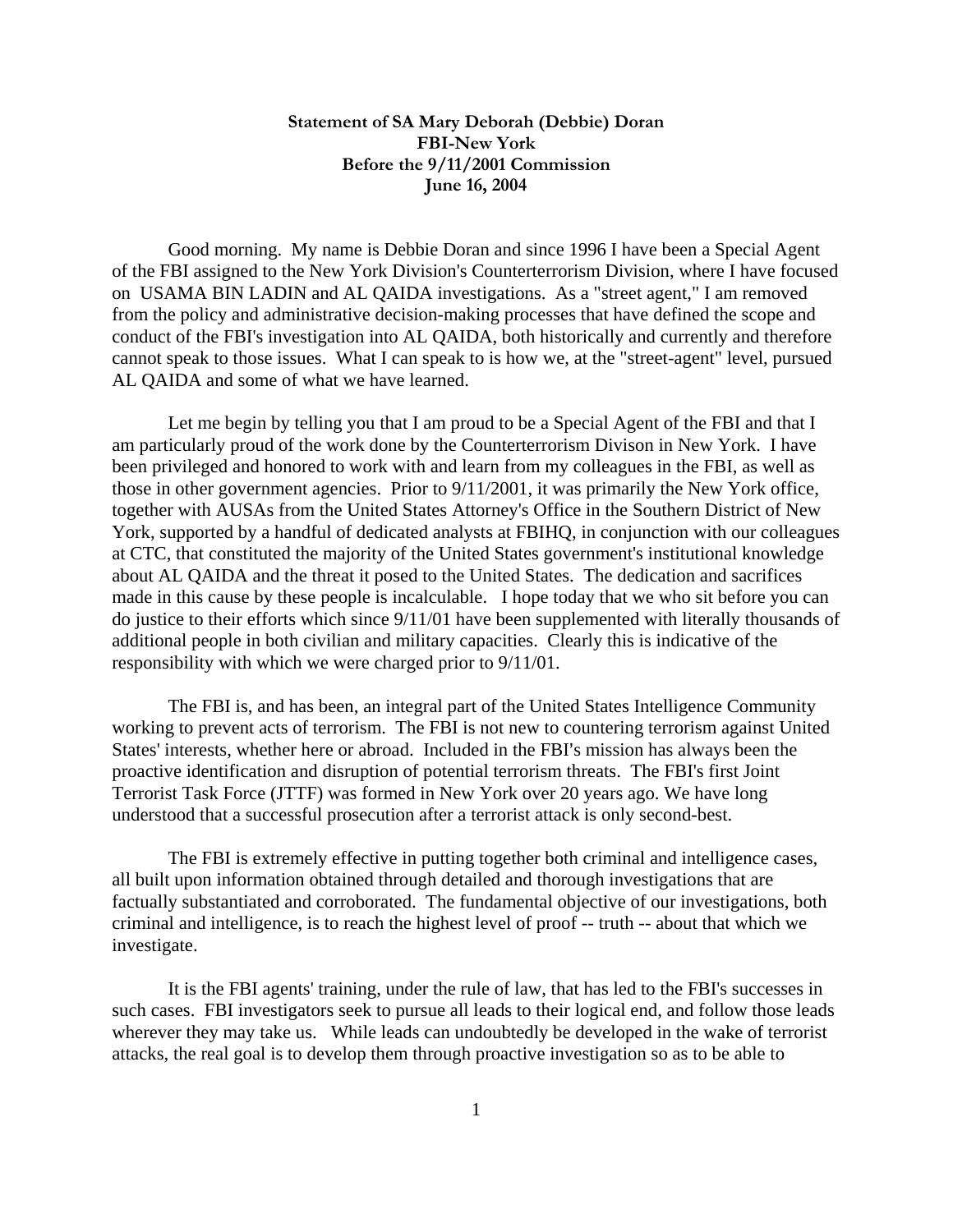disrupt the potential terrorist act before it occurs. In numerous instances FBI investigations have disrupted planned attacks against the United States and have contributed to the disruption of planned attacks abroad. Beyond merely disrupting specific plots, FBI generated intelligence has significantly contributed to the identification of AL QAIDA's leadership, its organizational structure, methods, training, finances, geographical reach and intent.

The early development of operational sources and cooperators, dogged pursuit of leads and the factual substantiation of information all exemplify the ways that the FBI was proactive in the fight against terrorism, long before 9/11/2001. Through good operational sources, the FBI identified the first seeds of Islamically-justified terrorism in the United States in approximately 1989. The FBI utilized all the intelligence and investigative techniques available to identify potential terrorist subjects and to attempt to determine their goals and objectives. These FBI investigations bore fruit and photographs taken later gained significance as some of those surveilled and photographed were subsequently identified as subjects in early terrorism cases. For example, individuals photographed at a shooting range in the United States in the late 1980s were later identified as subjects in the 1990 murder of MEIR KAHANE, head of the JEWISH DEFENSE LEAGUE, a proscribed terrorist group, and as subjects in the first World Trade Center bombing case in 1993, and as subjects in the investigation into plans to bomb various New York City landmarks disrupted in 1995.

It was through these early investigations that the name USAMA BIN LADIN ("UBL") first surfaced. Initially he was identified as an organizer and financier of military training camps in Afghanistan. The fact that UBL's name first surfaced through FBI New York investigations connected to the 1993 World Trade Center Bombing and the 1995 New York City landmarks case was the reason why the UBL investigation was assigned to the FBI's New York office. This early era yielded yet another important name, KHALID SHEIKH MOHAMED. KSM first surfaced as evidence was developed that indicated that he had wired money to Ramzi Youssef and another coconspirator in 1992.

Pursuit of fugitives indicted in the 1993 World Trade Center bombing, namely RAMZI YOUSSEF, led to the identification of another terrorist plot against United States interests, namely MANILA AIR. New sources were developed out of that investigation, without whom YOUSSEF might still be at large. Investigation in Manila revealed that the plot to blow up twelve American airliners, while in the air, over a two-day period was planned by RAMZI YOUSEF and KHALID SHEIKH MOHAMMED (KSM). The arrest of YOUSSEF in Pakistan contributed greatly to the FBI's then-new, but growing, institutional knowledge of UBL and his network.

The FBI's intelligence investigation into USAMA BIN LADIN (UBL) was opened in February 1996, and the criminal investigation was opened in September 1996. Perhaps the most significant factor in the progress of the UBL investigations, from the FBI perspective, came with the arrival of an AL QAIDA defector, JAMAL AL FADL, nicknamed "JUNIOR."

JUNIOR had offered his information to a number of different countries before being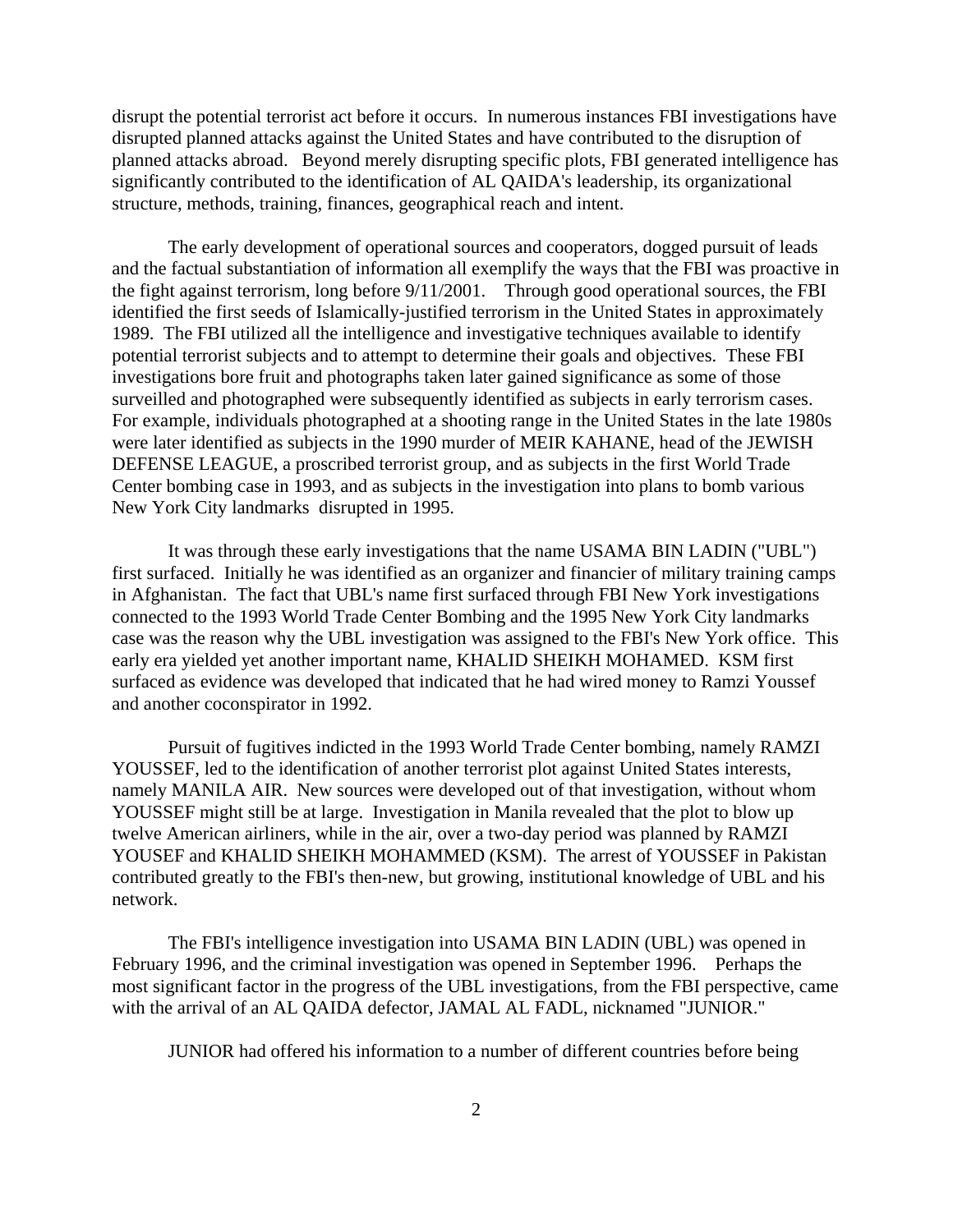brought in by the CIA in 1996. Subsequently the CIA allowed him to meet with the FBI. In December, 1996 JUNIOR was established as a FBI cooperating witness against AL QAIDA. Information provided by JUNIOR spurred a continuing effort to target and apprehend AL QAIDA associates, wherever they might be found, including those willing to act as informants. JUNIOR was only one of a series of cooperators developed by the FBI. Like JUNIOR, they continue to be debriefed and to this day continue to provide the FBI with new and relevant information. Through them, the FBI gained valuable insights into AL QAIDA's leadership, organization, methods, training, finances, geographical reach, and intent.

Utilizing sources like Junior and others, UBL was identified as the head of AL QAIDA. Information these sources provided also allowed for identification of his top lieutenants and the structure of the AL QAIDA organization. The AL QAIDA organization can be likened to that of a corporation, headed by a CEO, with a number of subsidiaries, the directors of which all sit on the corporate board. In AL QAIDA's case, UBL is the CEO, and his board of directors is called a *majlis al shura*, or consultative council, which forms the core of the group's command and control structure. The *majlis al shura* discusses and approves major undertakings, including the terrorist operations of AL QAIDA. Each member of the *majlis al shura* heads a committee: these committees include those for the military operations, information and propaganda, *sharia*  (Islamic law), finance and security of AL QAIDA; each has its own specific purpose and responsibilities.

Through its sources, the FBI has also gained a more comprehensive picture of the training camps, methods, tradecraft and intent of AL QAIDA. Throughout the 1990s, thousands of men were recruited to come and fight on behalf of the Taliban against the Northern Alliance in order to establish an Islamic state in Afghanistan. Those who came were sent into basic training camps; those who excelled were approached about the possibility of joining the larger jihad targeting the United States and its allies. Those who accepted that offer were sent on for advanced training, and sometimes for specialized training, such as in explosives. We learned that AL QAIDA studies American military manuals and has set up its own internal security system, and that its operatives are selected, in part, on their ability to assimilate into other societies and cultures, including our own. AL QAIDA operatives travel to other countries to marry into local society and to set up front companies. This is done for the dual purpose of trying to earn money to sustain themselves and to use those front companies to further their jihad efforts. The FBI has learned that UBL does not trust banks and that money is often handcouriered by trusted associates as required to support operations. The FBI has also seen AL QAIDA's evolutionary abuse of non-governmental organizations for its own ends. It also became clear that UBL was more than simply a financier; rather, he was the spiritual leader of virulently anti-Western interpretation of Islam who was adored by those who followed him.

By early 1996 and continuing until today, the FBI and CIA were working together in the targeting of UBL and AL QAIDA, first via ALEC Station, which was founded for this purpose, and now through the CIA's Counter Terrorist Center and the FBI's Counterterrorism Division The FBI contributed significantly to this joint effort to fight terrorism. The FBI continued to examine AL QAIDA's presence across the United States and around the globe. Long before